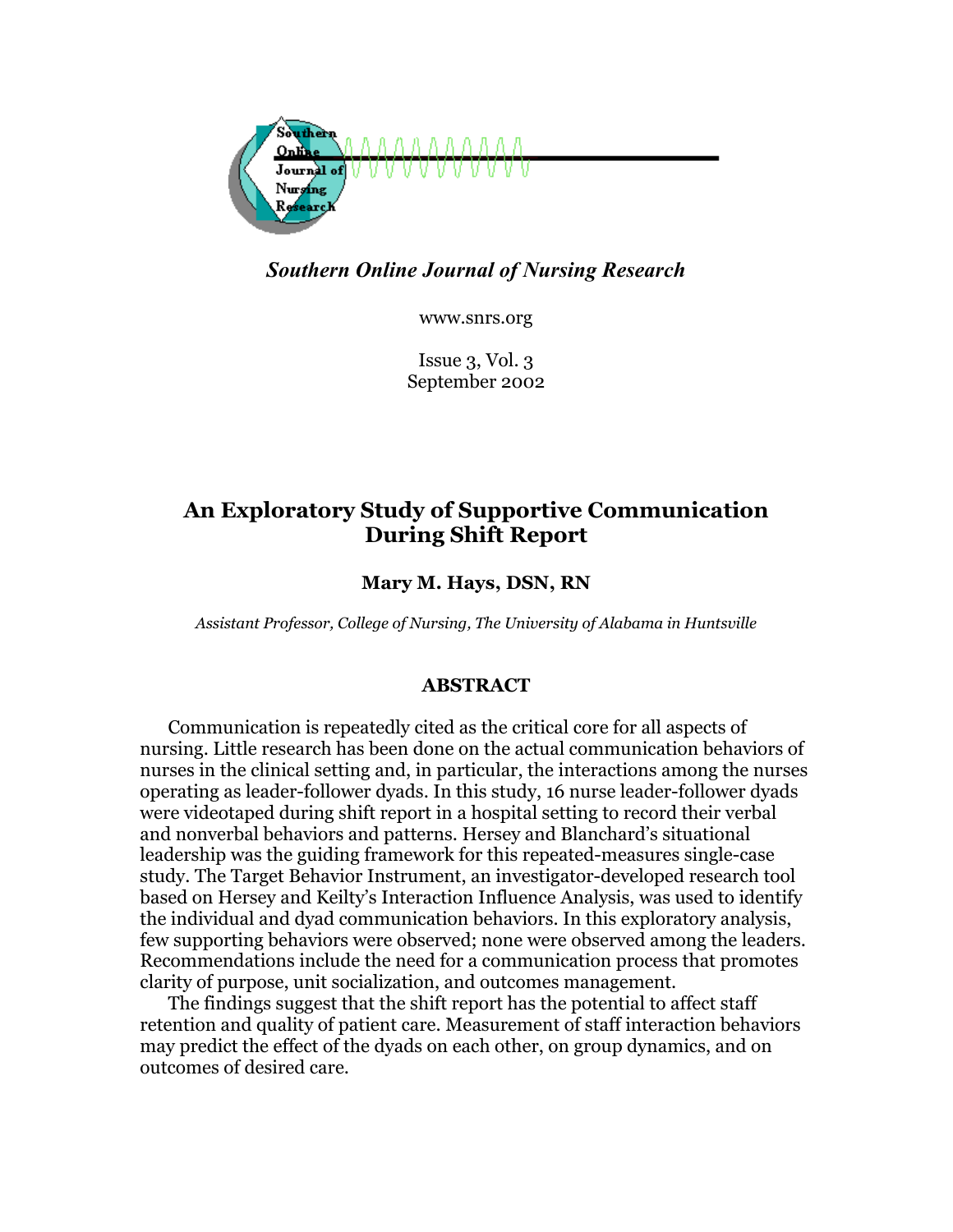**Key Words:** *Communication, group dynamics, leadership, leader-follower dyads, shift-report, behaviors*

# **Introduction**

Communication, a critical leadership function on a clinical unit, involves more than the spoken word. The participants convey far more through nuance, gesture, direct gaze, and posture in transmitting their interest toward the speaker and the exchange of information. Few studies have focused on a nurse-to-nurse communication pattern; most nursing communication research has centered on nurse-client interactions in a variety of settings rather than the actual observed verbal and nonverbal behaviors of nurses, particularly their leader-follower shift-report communication.

The majority of a nurse leader's time is spent communicating with other nursing personnel. In any information exchange, communication encompasses content and relationships; thus, staff interaction is key to nursing outcomes, satisfaction levels, and retention. Each individual influences others, and is influenced by others.**1,2** Within an exchange, "both persons reward each other [with] mutual praise."**3p163**

This article describes supporting behaviors, one aspect of an exploratory study of the interactions of registered nurse (RN) leaders and followers during shift report in a hospital setting. The purpose of the article is to describe the observed supporting behaviors of RNs as they listen and respond to each other during their usual shift report.

Supporting behaviors were selected as a significant reporting entity for the initial analysis of the video recorded reports in keeping with the American Nurses Association's Cabinet on Nursing Research's goals for the new century.**<sup>4</sup>**

### *Framework*

In Hersey and Blanchard's Situational Leadership (SL), leader behavior varies according to the followers and the situation.**<sup>5</sup>** A leader engages in task or one-way communication by being directive. Supportive or relationship behavior is demonstrated when a leader engages in two-way communication, thereby becoming a facilitator in difficult or unfamiliar situations and fulfilling affiliation needs. These leader-follower behaviors can be observed within shift report.

A leader's ability to influence followers often lies not in the leader's actual behaviors, but rather in the appropriateness of those behaviors to the setting. Follower behaviors also influence the leader by triggering particular responses, thereby affecting the leader's leadership style. A follower's ability and willingness impacts the situational task.

A common language, mutuality, occurs when both the leader and follower listen and send messages.**<sup>3</sup>** In such an interchange, leaders and followers help "each other (not just the manager) make changes in their behavior"**5p311** and therefore have a significant impact on nursing care.**<sup>6</sup>**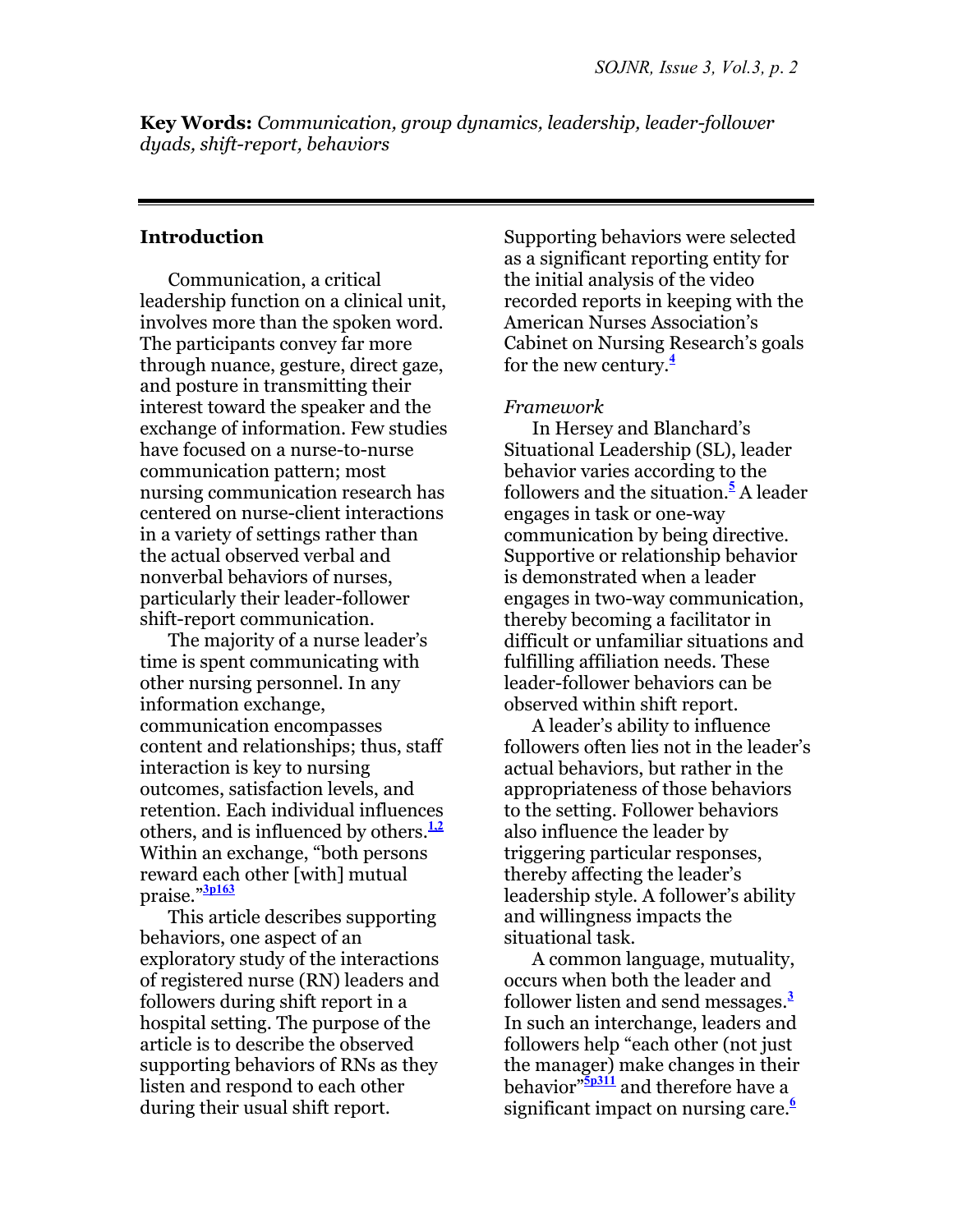#### *Leader-Follower Roles*

In selected settings, a leaderfollower relationship exists between the RN charge nurse (leader) on the off-going shift and the oncoming staff of RNs, who are in the role of followers. Each individual brings values, experiences, and skills that influence the interactions, including the need to "maintain a sense of personal worth and importance."**7p109** Leaders and followers are "often the same people playing different parts at different times."**8p146**

Leaders and followers need to "express goodwill,"**1p242** that is, a mutual respect, support, and concern for each other within shift report.**1,3** "People who respect one another generally try to understand one another."**1p242** Consequently, when negative information is presented within such a mutually supportive climate, there is "less need for anger, defensiveness, or withdrawal."**3p163**

Although the literature repeatedly refers to environments that incorporate supportive communication, the actual behaviors in such environments are unclear. In an 8-year study, Gibb described supportive interactions as messages that describe behavior, focus on the issue, and display warmth and equality.**<sup>9</sup>** Valuing others as worthy of concern allows both individuals "some control over the shared quest or the investigation of the ideas," whereby supporting behavior promotes supporting behavior.**9p148**

However, self-reports or personal interpretations of these supportive behaviors traditionally have been used as the measuring tool.**<sup>10</sup>** Albrecht and Adelman defined support as two persons verbally and

nonverbally influencing each other in order to ease doubt and anxiety about the self, the situation, and their relationship. The process results in an "increased sense of personal control over an otherwise unpredictable and confusing situation."**10p38** This process is tempered by how well acquainted members of the dyads are.

In work scenarios, Albrecht and Halsey found that nurses identified managers who listened and reassured them as demonstrating support. $\frac{11}{11}$  Peterson and colleagues reported that supportive managers were able to "reframe and redefine situations,"**12p38** even during admonition or counseling, thus enhancing the follower's self-worth and decreasing his or her anxiety.

The importance of the leaderfollower role in staff relationships within the shift report is significant in work performance. Pincus reported that head nurse-staff nurse communication was the most important influence in effectively carrying out hospital responsibilities, citing the "communication climate, and personal feedback."**13p23** In studies of employee-supervisor dyads and performance, Peck found that a "relationship style of leadership was associated with units that performed well."**14pv** Patz and colleagues identified skill in human management as the top priority for middle managers.**<sup>15</sup>**

Mutual respect and approval of the other seem to be lacking in shift report, the most intense period of information exchange.**16,17** In Wolf's 12-month study of a hospital unit, the implicit function of the shift encompassed more than just forwarding information. Rather, the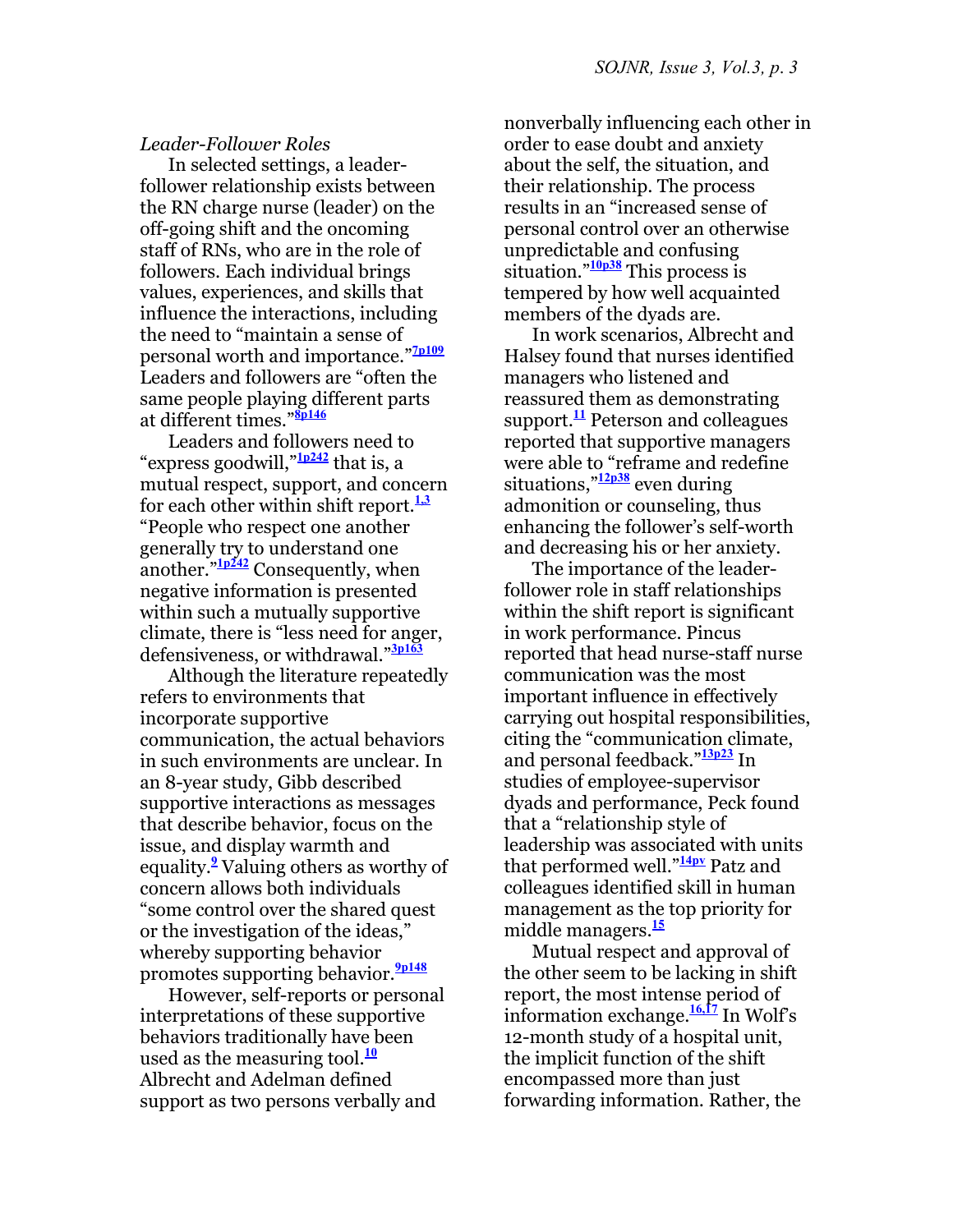report served as a forum where "negative criticism prevailed, not praise for work well done."**17p277** Although shift report is analogous to physician-staff teaching rounds, the "atmosphere for, and opportunity to engage in collegial sharing is not built into the system of the nurses' intershift reports."**16piv**

The effect of peer relationships on staff collegiality and, ultimately, quality of patient care, has been proposed previously.**6,18** Interactions can accentuate or diminish the status differential between participants.**<sup>19</sup>** Peterson and colleagues concluded that identifying behavioral interactions "that enhance the supportive process was a crucial step toward improving the quality of relationships in the hospital setting."**12p38**

### **Methods**

#### *Design*

This study, using a single-case design with repeated measures, was designed to examine the communication behaviors of RN leaders and followers during shift report in a medical-surgical intensive care unit of an urban hospital in the Southeast. The shift report was selected because it is a forum for communicating priorities for care, includes situations that generate the behaviors of interest, and provides scheduled observational opportunities.

#### *Sample and setting*

The sample consisted of the voluntary participation of four charge RNs (leaders) and 13 staff RNs (followers) from the evening 12 hour shift on a medical-surgical

intensive care unit in an urban hospital in a southeastern state. The unit was selected because reporting was conducted by verbal intershift reports. The follower sample varied on different days because of the inpatient census. A total of 24 minutes (2 minutes from each of the 12 shift reports) was analyzed.

Each report was observed in its natural setting, a conference room, via a small digital video camera recorder that was placed on a tripod at the end of the rectangular table. The RN leader sat at the opposite end of the table and the RN followers occupied the chairs along the sides. The investigator, who was independent of the hospital, began the recording, and then left the room. The same camera angle and natural lighting were used in each taping.

The four leaders were women, three Caucasian and one African-American, all employed full time. Their average age was 39; they averaged 12 years working in the current facility, and over 13 years in nursing. Two held 2-year degrees, and two held 4-year degrees.

The followers included eight women and five men; seven of the women were Caucasian and one was African-American; four of the men were Caucasian and one was African-American. The typical follower was 37 years of age, BSN prepared, employed in the hospital for over four years and in nursing for eight years. Their employment in the hospital ranged from fewer than three months to 14 years.

The four RN leaders varied in participation in the reports (range =  $1-5$ ; the 13 RN followers participated in 1 to 7 reports. Only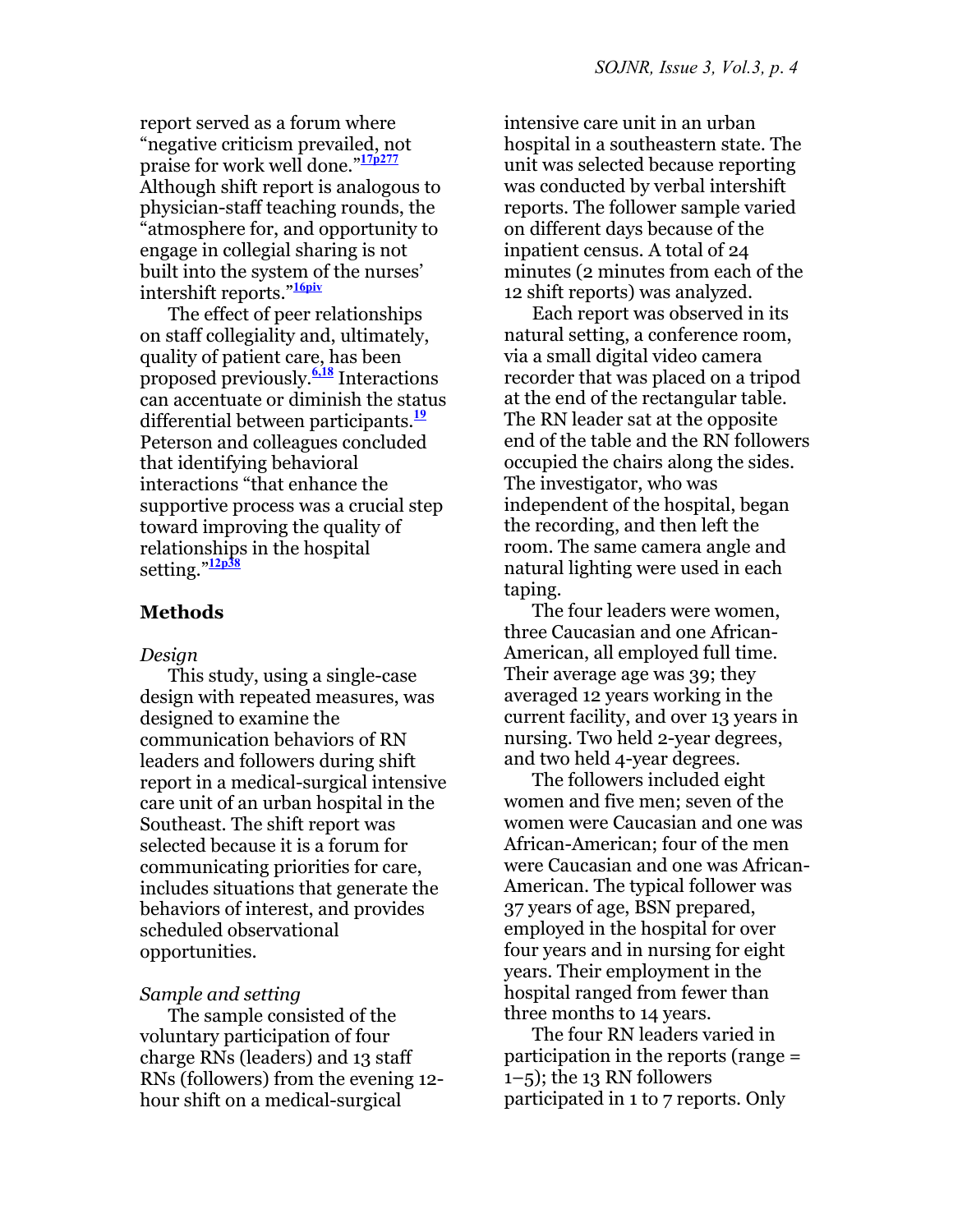work schedules constrained the staff participation. The length of the reports ranged from 8:30 to 25:50 minutes, with a mean of 15:51 minutes.

*Instruments* 

The researcher-developed Target Behavior Instrument (TBI), based on the Interaction Influence Analysis (IIA) by Hersey and Keilty,**<sup>20</sup>** consists of three behavioral categories and 10 observable behaviors, as given below.

I. Effective leader behaviors

1. Directing

2. Asking closed questions

3. Asking open questions

4. Exhibiting supporting behavior

II. Effective follower behaviors

1. Listening attentively

2. Accepting

3. Responding rationally

III. Ineffective follower behaviors

- 1. Nonattentive listening
- 2. Rejecting

 3. Responding irrationally Either the leader or the follower may communicate the target behaviors.

The IIA **<sup>2</sup><sup>0</sup>** was first used in a pilot study in a metropolitan nursing home.**<sup>21</sup>** Based on the outcomes of the study, the tool was refined to establish greater exclusivity to the categories, thereby creating the TBI. The TBI was patterned after Gelfand and Hartmann's model for observing children **<sup>22</sup>** in order to elaborate, cite examples, and specify questionable circumstances for scoring. For example, the supporting behavior targeted for this study was originally defined as "providing socioemotional support."**20p1** By using elaboration, supporting behavior was to be scored when praise, concern, reassurance, or "understanding, or positive regard for the other" was

expressed.**23p508** An example cited for scoring was identified as complimenting the other on completing or attempting a task. One of the questionable circumstances was "that was OK"; this was not scored as supporting. The descriptive terms were drawn from the pilot study for relevance to the setting, and the completed TBI met the study's objectives and behaviors of interest in that setting, as per Hawkins.**<sup>24</sup>**

A communication expert established content validity by concurring that the target behaviors in the TBI represented the categories to be measured. Validity was strengthened by the mutually exclusive categories.**<sup>25</sup>**

The TBI was then used to analyze a 2-week study of videotaped evening shift reports on one unit in an urban long-term care facility.**<sup>21</sup>** The investigator and an expert in longterm care viewed the tapes together in real time in a test-retest procedure to establish 100% interrater reliability.

In both studies, the long-term care and the hospital, the 3rd and 4th minute of each recording were selected for the analysis, thereby allowing a 2-minute warm-up period. The TBI was used to systematically identify and score the behavioral interactions. According to Wilmot, a dyadic relationship exists "as long as the two people, even in the presence of others, are engaging in face-to-face communication."**<sup>26</sup>** The investigator and the communication expert viewed the videotapes together in real-time. To further refine supporting behaviors, nodding of the head at least two or more times by an individual was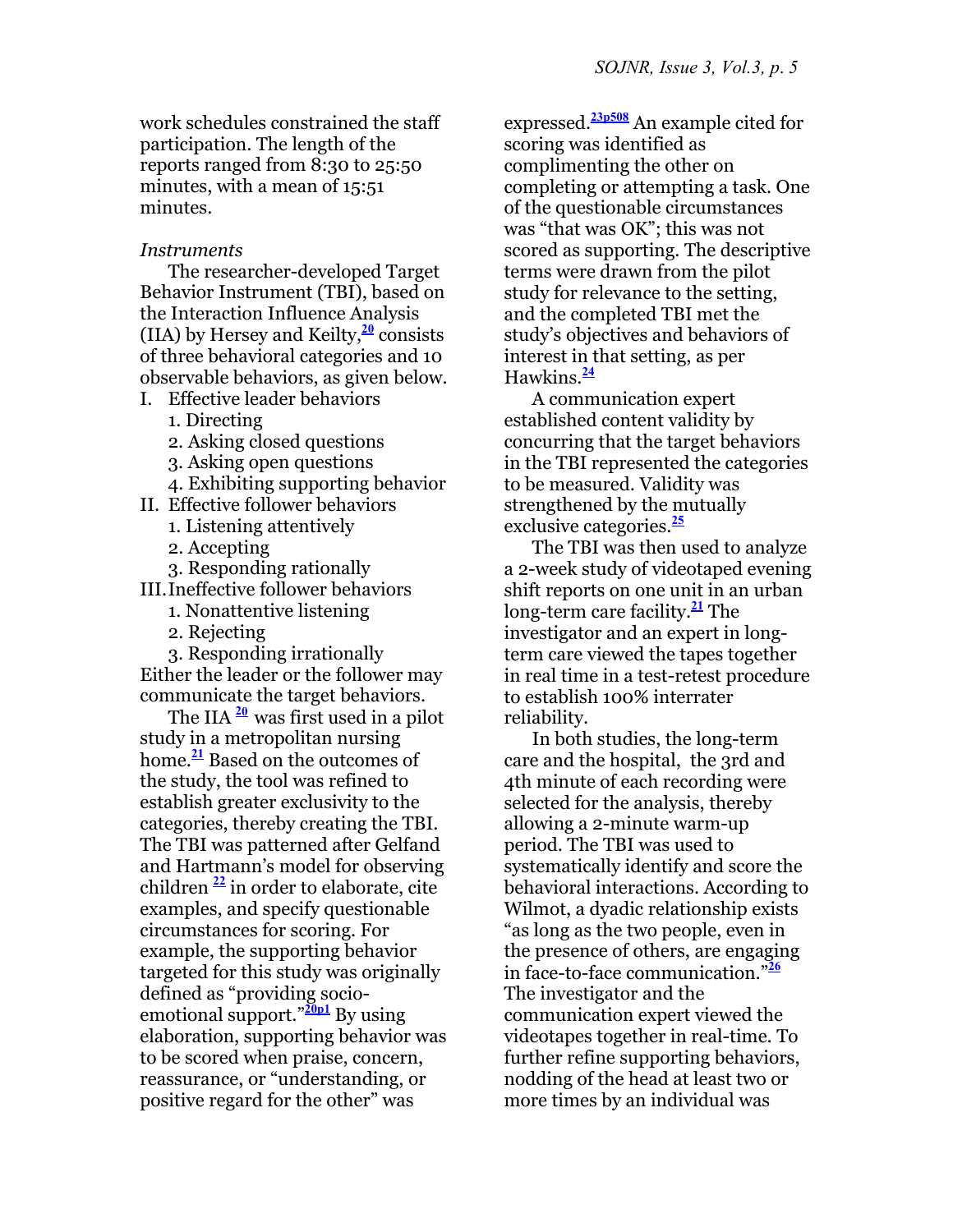added to the subcategory of questionable circumstances for scoring purposes because it demonstrated reassurance, understanding, and concern in the hospital setting. Interrater reliability was 100% when the behaviors were analyzed in a 2-day period.

### *Procedure*

Sixteen shift reports were video recorded in 19 days. This fulfilled the requirement for the use of repeated, frequent measures, which is a method of searching for variability in behavior.**<sup>27</sup>** Staff observation took place during the unit's normal verbal intershift report. Prior to taping, the investigator viewed four reports as a nonparticipant observer. The first two video recordings then served as a baseline for the interactions. Two shift reports were later eliminated: one because multiple leaders gave report and the other because a nonparticipatory RN entered the room and interrupted report during the predetermined analysis period.

Videotaping is a valuable tool for reviewing clinical performance **<sup>28</sup>** and allows an analysis of person-toperson interactions.**<sup>29</sup>** The research adhered to the hospital's Institutional Review Board protocol to protect the rights of the human subjects. Each participant gave written informed consent. The researcher emphasized to participants that the recordings were to reflect a naturally occurring report to minimize participant reactivity to the camera.

# **Results**

No supporting behaviors were observed in the 162 charge nurse

leader interactions. Only 11 supporting behaviors (6.8%), all nonverbal head nods, were identified in the 162 interactions by the followers. No verbal statements of praise, support, reassurance, or concern were observed in any of the interactions. Table 1 displays the shift reports for each leader and the frequencies of supporting behaviors.

| <b>Table 1. Frequencies of Leader Shift</b><br>Reports and Supporting Behaviors of<br>Leaders ( $n = 4$ ) and Followers ( $n = 13$ ) |                   |                                              |                              |  |
|--------------------------------------------------------------------------------------------------------------------------------------|-------------------|----------------------------------------------|------------------------------|--|
| Leader<br>No.                                                                                                                        | No. of<br>reports | Leader<br>supporting supporting<br>behaviors | <b>Follower</b><br>behaviors |  |
| 1                                                                                                                                    |                   |                                              | 2                            |  |
| 2                                                                                                                                    | 2                 |                                              |                              |  |
| 3                                                                                                                                    | 5                 |                                              | 5                            |  |
|                                                                                                                                      | 4                 |                                              | 3                            |  |
| Totals                                                                                                                               | 12                |                                              |                              |  |

The seven staff nurses with supporting interactions consisted of four women and three men, median age 31. Three women were Caucasian, one was African-American; two males were Caucasian and one was African-American. Two held associate degrees; five held baccalaureate degrees. Their median length of employment in the facility was four years, and in nursing, five years.

The staff nurses, among whom no supportive interactions were observed, consisted of four women and two men, all Caucasian, median age 38.5 years. Two held associate degrees, two held baccalaureate degrees, and two held masters' degrees. Their median length of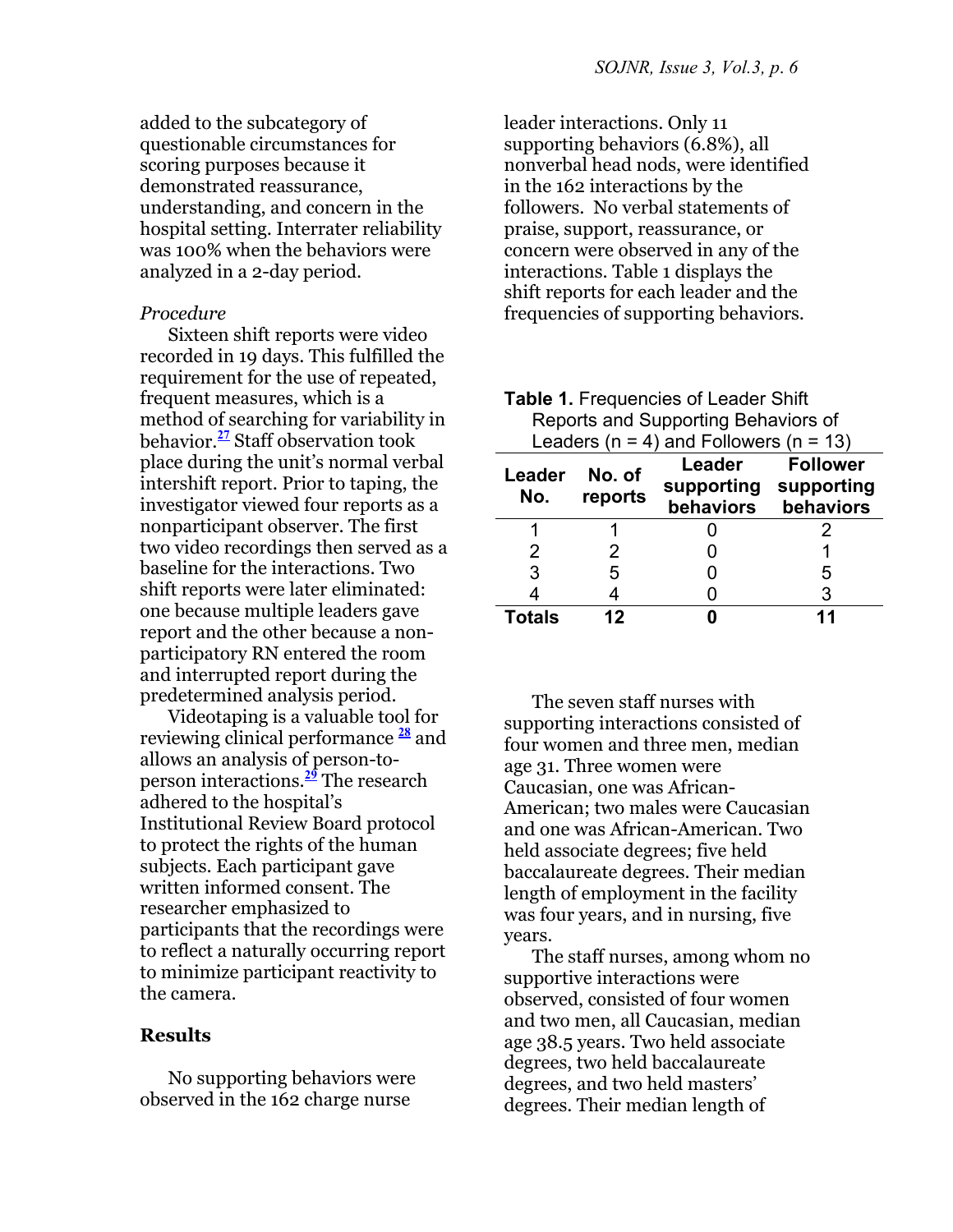employment in this hospital was 3.25 years, and eight years in nursing.

Supporting behaviors in the RN followers were identified in only six of the 12 (50%) shift reports, as shown in Table 2. Seven of the RN followers in these reports were women; four were men. One follower was an African-American. Men present at the reports numbered from 0 to 3. The supporting behaviors exhibited by both men and women were all nonverbal head nods.

| <b>Table 2.</b> Shift Reports ( $N = 6$ ) with |  |  |
|------------------------------------------------|--|--|
| <b>Follower Supporting Behaviors</b>           |  |  |
| $(n = 11)$ with the Leaders                    |  |  |
| $(n = 4)$                                      |  |  |

| . . |                             |                                            |
|-----|-----------------------------|--------------------------------------------|
| No. | <b>Report Leader</b><br>No. | <b>Follower</b><br>supporting<br>behaviors |
| 2   | 3                           | 2                                          |
| 3   |                             | 2                                          |
| 7   | 3                           | 3                                          |
| 8   |                             | $\overline{2}$                             |
| 9   |                             |                                            |
| 10  | 2                           |                                            |

A visual inspection, one of the characteristics of single-case designs, was used to evaluate the environmental climate, thereby ensuring that only marked effects would be notable.**<sup>30</sup>** The environmental climate varied within the reports. For example, in Report 3, where supporting interactions were observed, all participants were women. The high energy level of all the participants was clearly apparent. A different leader, in another report, however, showed little energy or interest in the

proceedings, even demonstrating indifference to the followers. In two reports, the leader was distracted by a critical telephone call regarding a patient; in another, an emotional exchange ensued regarding patient care.

Similarly, situational events impacted four of the other shift reports in which no supporting behaviors were observed. In Report 11, the leader had little energy, in Report 12, the leader was listless, and in Reports 6 and 14, the leaders exhibited total disinterest. Two highstress situations combined with lack of energy were observed in Reports 6 and 14 with the same leader. Both situations involved the leader's improper comments regarding two patients. In Report 6, the leader also showed such disinterest that the followers became apathetic, and each demonstrated only listening behavior. In Report 12, when the leader displayed little energy, the leader also made a statement of disapproval regarding a patient's behavior, but the followers remained passive and accepting, as observed in a prior study in a nursing home setting.**<sup>21</sup>**

In contrast, Report 3 had an overall appearance of collegiality. The leader and the three followers were in the same 10-year age cohort (median age 41.5 years), with longer employment in this hospital (median 5 years), and in years worked in nursing (median 17 years) than either of the groups of followers with or without supporting behaviors. Their educational levels included an associate degree (leader), two baccalaureate degrees (followers), and one master's degree (follower).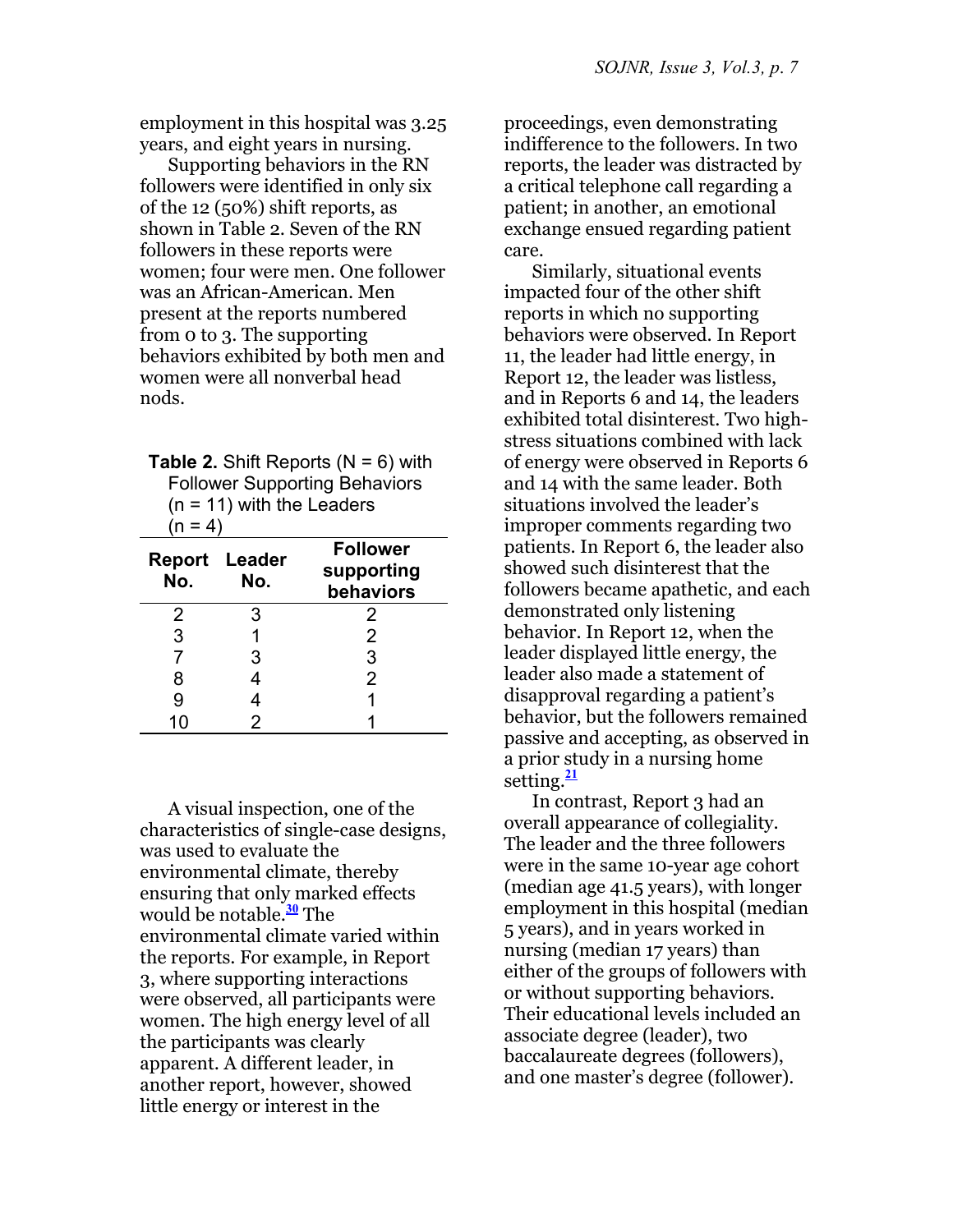All were women; one was African-American.

In comparing the followers who demonstrated supportive behaviors with those who did not in the remainder of the shift reports, the staff nurse followers who presented supportiveness were younger, yet were employed longer in the hospital. This may be a function of individuals fitting in with their cohort with similar backgrounds and their attraction to each other, and therefore, demonstrating similar behaviors.**<sup>31</sup>** These same followers were also employed in nursing for fewer years suggesting that unsatisfactory relationships in other positions or settings may have affected the staff that did not display support.

Although the leaders had varying energy levels, both types of reports produced supporting interactions. Similarly, educational levels and ethnicity varied in the groupings. The influence of internal and external environmental factors supported the contention that significant positive or negative events occur during report and influence the participants.**17,32**

In the reports in which the three leaders displayed indifference, the individual who was the actual charge nurse leader may have been perceived to be "less experienced."**31p255** This "status incongruence" can be a disruptive factor and interfere with group cohesion.**31p255**

Supportiveness by the followers did not engender supportive behavior even in the more experienced and educated leaders. The absence of these reciprocal behaviors may indicate a process of

"system-disintegration," as found in dysfunctional families, rather than the "system-integration" of functional families.**33p223** In Alexander's study, functional families reciprocated each other's supportive communications, whereas dysfunctional families did not.

Although the four RN leaders had extensive experience in the current facility, in hospitals, and in nursing, they did not exhibit supporting behaviors in the videotaping. The lack of positive, supporting interactions by the leaders and the few by the followers may be attributed to insufficient knowledge of the effect of verbal and nonverbal communication. In settings other than nursing, researchers have reported an absence of support within dyads. In a simulated business setting, Sims and Manz **<sup>34</sup>** reported that subjects emphasized task-oriented, as opposed to supportoriented, leader behaviors.

The observation of limited use of supporting behaviors is consistent with Wolf's findings that the shift report is a place where criticism is more evident than praise.<sup>17</sup> A possible explanation is that the atmosphere of the report has become ritualized with no defining philosophy established for leaderfollower interactions.

Because shift report is essentially a directive conference controlled by the leader, it is expected that task information will be the primary communication behavior. The findings suggest, however, that when the interaction style expected in shift report is not clearly defined and previous history prevails, supportive behaviors will not be displayed. Further, in any conference, it is the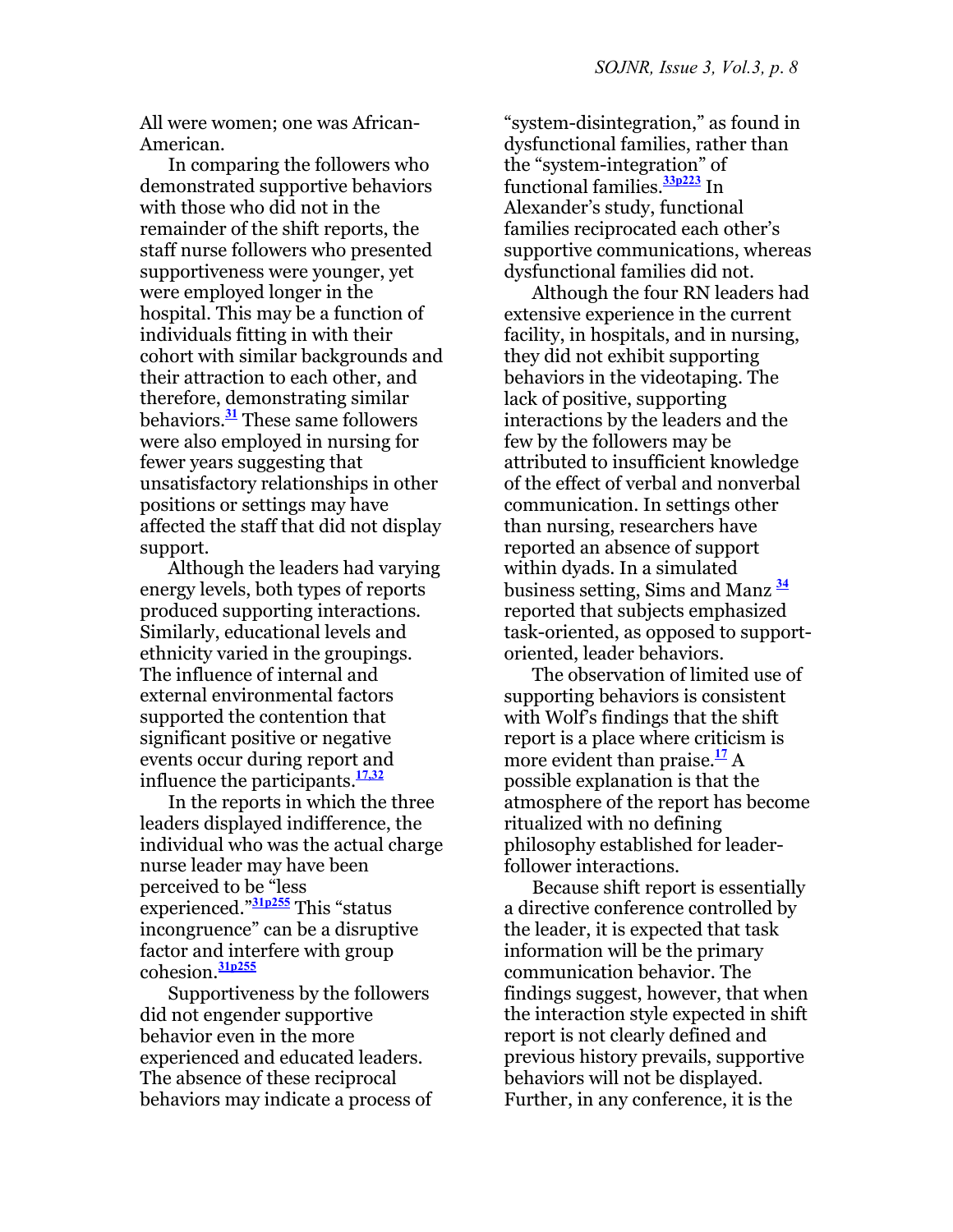responsibility of the participants to participate and not just to be there physically.**<sup>35</sup>** If supporting interactions become a part of the usual dyad and group routine, however, it is likely to engender similar interactions in the other activities within the unit.

Supportive behaviors provide a basis for not only collegiality but also professional ethics. Curtin and Flaherty called for nurses to "improve their relationships with one another" as an ethical commitment to the profession.**36p132** Further, educators need to teach nurses how to give and to receive "criticism, support, direction, and guidance."**36p133** This nurse-to-nurse nurturing not only fosters collegiality but also helps the other to survive and to act professionally while doing so.**<sup>37</sup>** Expressing appreciation promotes belonging, a sense of team, a connecting to one another and, therefore, to one's work unit.**<sup>38</sup>**

According to situational leadership theory, both leaders and followers need to assess each other's and the group's ability and willingness to reinforce supportive behaviors because this developmental or maturity cycle differs, depending on the individuals. The group may be functioning at one level, but an individual may be at a different level. For example, neither the charge nurse leaders nor the staff nurse followers exhibited the supporting behaviors of verbal statements of praise or acknowledgment in the analyzed shift reports. In contrast, in a study of shift reports in a long-term care setting with an experienced Licensed Practical Nurse (LPN) and nurse aides (NAs) with varying levels of

work experience, these verbal supporting behaviors were observed in the LPN. $\frac{21}{2}$ 

Supportiveness can only be applied when individuals perceive that their interactions will be rewarded by the unit and the organization and will contribute to their self esteem. Therefore, nurses need to inform each other of their perceptions and then respect those beliefs.

One unexpected finding was that the RN followers who demonstrated supporting behaviors were younger in age, but had longer current employment. A second unexpected finding was that the RNs with masters' degrees, the highest education level among the study population, exhibited no supporting behaviors. Also of interest was that, in four of the six reports lacking the behavior of interest, the leaders' vigor, energy, and interest were either subdued, low, or rated as nonexistent. The extreme variability of leader behavior from report to report was comparable to the variability seen in the LPN's behavior.**<sup>21</sup>** In both studies, the majority of the followers displayed less variability, that is, they exhibited more similar behavior patterns throughout the repeated measures. Followers may interpret the variable energy levels or the indifference of the leaders as an indication that the leaders consider the staff unimportant.

#### *Limitations*

Perhaps various personal issues, such as a second job, lack of sleep, or family concerns, affected the group climate and the staff's ability to interact. The patients who were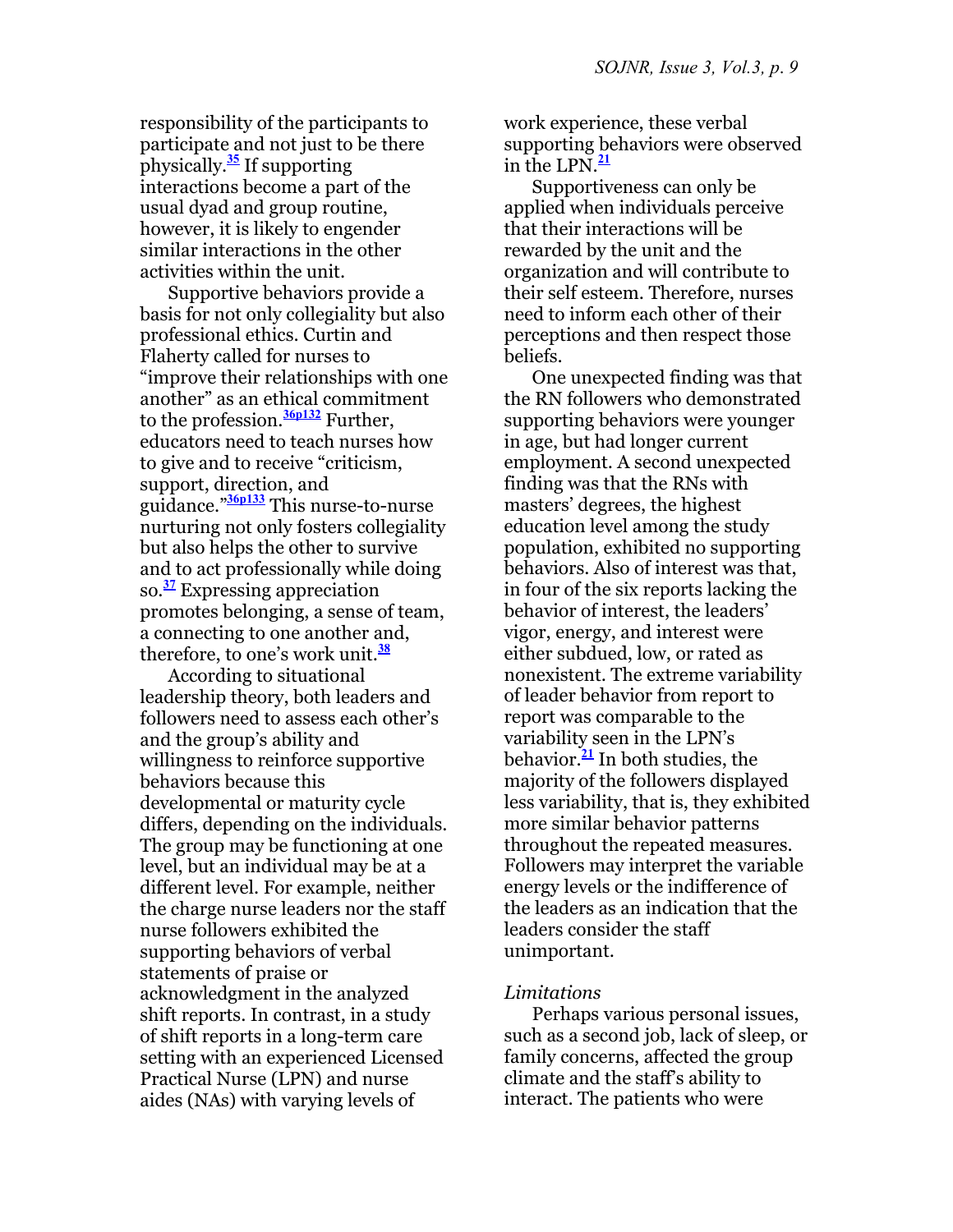being discussed in the analyzed minutes may not have been the primary responsibility of those individuals, thereby prompting less interest. Cultural issues, which were not addressed in this study, could have affected the interactions. The use of turn-taking behaviors, regulators, and adaptors in the communication process also were not addressed.

Further limitations were the staff's customary positioning and natural lighting. At times, the usual lighting and seating positions did not allow a total view of each individual, but interactions could be analyzed and scored because the TBI was developed with molar concepts; that is, large observable actions rather than small, precise muscle movements. The incorporation of the normal unit's procedures in a natural setting, the exiting of the camera operator after starting the recorder, the baseline tapes, and the researcher being a nonparticipant observer prior to taping, minimized the Hawthorne effect.**<sup>39</sup>** Generalizability is limited although the sample size did allow the concentrated observation of a few individuals in a natural event and supports the study of the "uniqueness of the individual" in a practicing discipline that focuses on dyad and small group interactions.**<sup>40</sup>**

# **Conclusions**

Despite the limitations of the study, the following recommendations are proposed for recognizing, encouraging, and supporting other nurses in any clinical unit:

1. Develop an in-service nursing leadership course to elevate self-esteem among the nurses by promoting a sense of value and respect of the other. Values clarification exercises provide an opportunity for nurses to assess their own values, then "learn to recognize what values others hold," and thereby learn to value their knowledge and each other.**<sup>41</sup>** As Curtin stated, "collegial relationships should be characterized by exquisite respect for the person of the other."**37p57** Enhancement of self and others is paramount in fostering supportiveness in any environment. This allows a two-way dialogue regarding what is acceptable nursing practice.

If the supporting and encouraging environment cannot be made a part of the shift report, then it is incumbent that it be fostered at other times within the unit. Perhaps a brief period of socialization before or after the dyad or group reports could be planned. This sort of interaction and mutual support is necessary to validate the feelings of belonging and approval among the nursing leadership and staff.

2. Unit managers need to review the original selection process of the current leaders. The group may resent the lack of interest displayed by the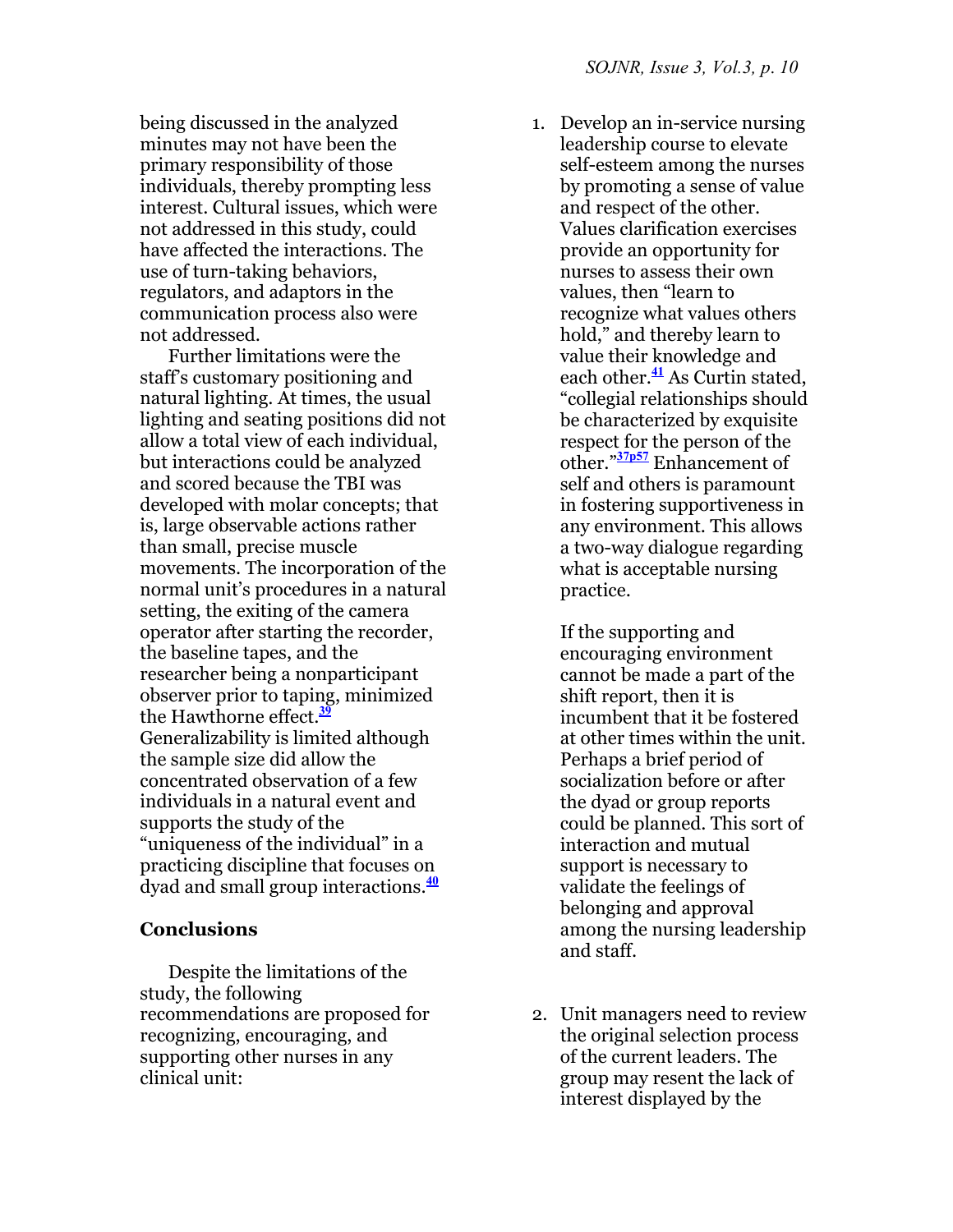leaders in some of the reports because it communicates little liking and "sometimes communicates rejection."**9p147** The preliminary data indicated that longer employment increased the followers' ability to demonstrate supporting behaviors; therefore, it is of vital importance to select, educate, and retain staff who share similar values and goals.

- 3. Because of the varying length of the shift reports, the time spent should be validated via staff surveys and evidencebased outcomes. The indifference or lack of energy viewed in some of the reports needs to be explored to see if there is greater significance among the female-male dyads, the different groupings, or the cross-cultural dyads.
- 4. The shift report process should be linked to performance appraisals, thereby acknowledging that this stressful information and relationship exchange period is significant and is part of the unit's reward system. This would make individual and unit accountability evident.
- 5. The use of sequential analysis in a future study may reveal the impact of antecedentresponse-consequence interactions on supportive communication patterns. A time-series design can also

analyze the result of a behavioral intervention.

6. The effect of assorted work schedules on nurses also needs exploration as interpersonal exchanges build upon each other.

Although generalizability is limited, the analysis supports educating leader-followers to develop supportive behaviors. Future studies may serve as a bridge between the interrelationship of shift reports and leader-follower interactions with individual values and unit outcomes, staff recruitment to that unit, and retention. Turnover has more far-reaching results than just direct cost. The loss of a nurse or nurses interjects a feeling of negativity and/or a rejection of that unit while the use of any replacement staff, whether temporary or permanent, disturbs the communication patterns, hence, the work of the unit, and patient outcomes.

Managers can use situational leadership for ongoing education, including setting-specific interventions. The framework is appropriate for staff with wideranging maturity levels. The opportunity for staff to mutually grow can solidify bonding to the organization, thereby lessening their desire to change employers when individuals sense they are valued for more than the task.

This exploratory study provided an opportunity to learn from the results and to generate hypotheses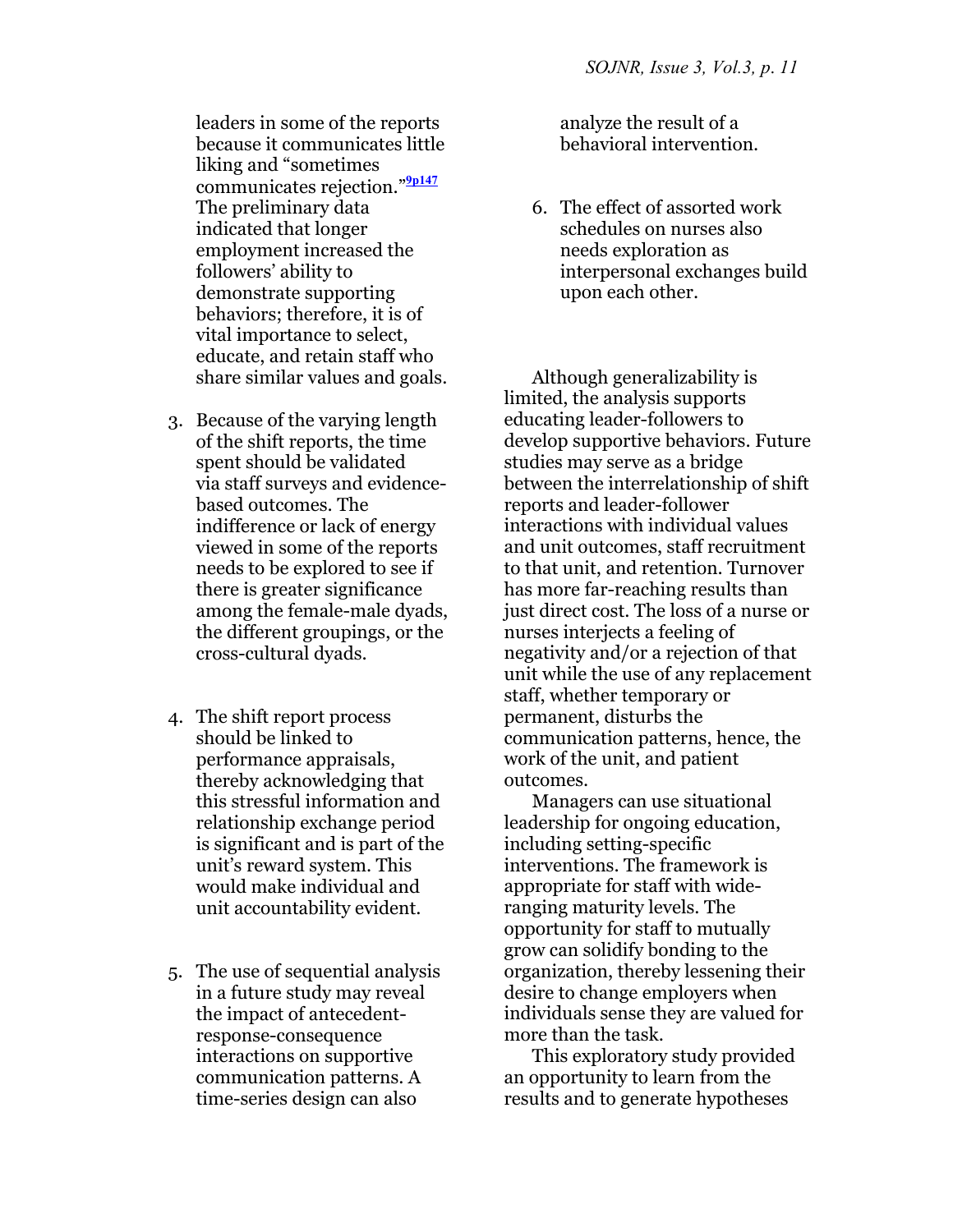such as finding the defining variable(s) in shift reports where supporting behaviors occurred versus those where they were absent. Future investigations that compare behaviors displayed in stable and

unstable units, as demonstrated by staff longevity versus frequent staff turnover, may predict the effect of supporting interactions on the dyads, on the dynamics of the group, and on care outcomes.

# **References**

- 1. Mader, T. F., & Mader, D. C. (1993).*Understanding one another: Communicating interpersonally (2nd ed.).* Madison, WI: Brown & Benchmark.
- 2. Watzlawick, P., Beavin, J. H., & Jackson, D. D. (1967). *Pragmatics of human communication*. New York: W.W. Norton.
- 3. Stech, E. L. (1983). *Leadership communication*. Chicago: Nelson-Hall.
- 4. Cabinet on Nursing Research. (1985). *Directions for nursing research: Toward the twenty-first century.* Kansas City, MO: American Nurses Association.
- 5. Hersey, P., & Blanchard, K. (1982). *Management of organizational behavior: Utilizing human resources (4th ed.).* Englewood Cliffs, NJ: Prentice-Hall.
- 6. Hersey, P., & Duldt, B. W. (1989). *Situational leadership in nursing.* Norwalk, CT: Appleton & Lange.
- 7. Likert, J. G., & Likert, R. (1976). *New ways of managing conflict*. New York: McGraw-Hill.
- 8. Kelley, R. E. (1988). In praise of followers. *Harvard Business Review, 88*(6), 142-148.
- 9. Gibb, J. R. (1961). Defensive communication. *Journal of Communication, 11*(3), 141-148.
- 10. Albrecht, T. L., & Adelman, M. B. (1987). Communicating social support: A theoretical perspective. In T. L. Albrecht, M. B. Adelman & Associates, *Communicating social support* (pp. 18-39). Newbury Park: Sage.
- 11. Albrecht & Halsey, J. (1991). Supporting the staff nurse under stress. *Nursing Management, 22*(7), 60-61,64.
- 12. Peterson, L. W., Halsey, J., Albrecht, T. L., & McGough, K. (1995). Communicating with staff nurses: Support or hostility? *Nursing Management, 26*(6), 36-38.
- 13. Pincus, J. D. (1986). Communication: Key contributor to effectiveness—the research. *Journal of Nursing Administration, 16*(9), 19-25.
- 14. Peck, M. (1988). *Head nurse fit with staff, administration, and situation: Impact on unit performance and staff satisfaction*. Doctoral dissertation, University of Utah.
- 15. Patz, J. M., Biordi, D. L., & Holm, K. (1991). Middle nurse manager effectiveness. *Journal of Nursing Administration, 21(*1), 15-24.
- 16. Ames, S. W. (1993). *Multiple spoken and written channels of communication: ethnography of a medical unit in a general hospital*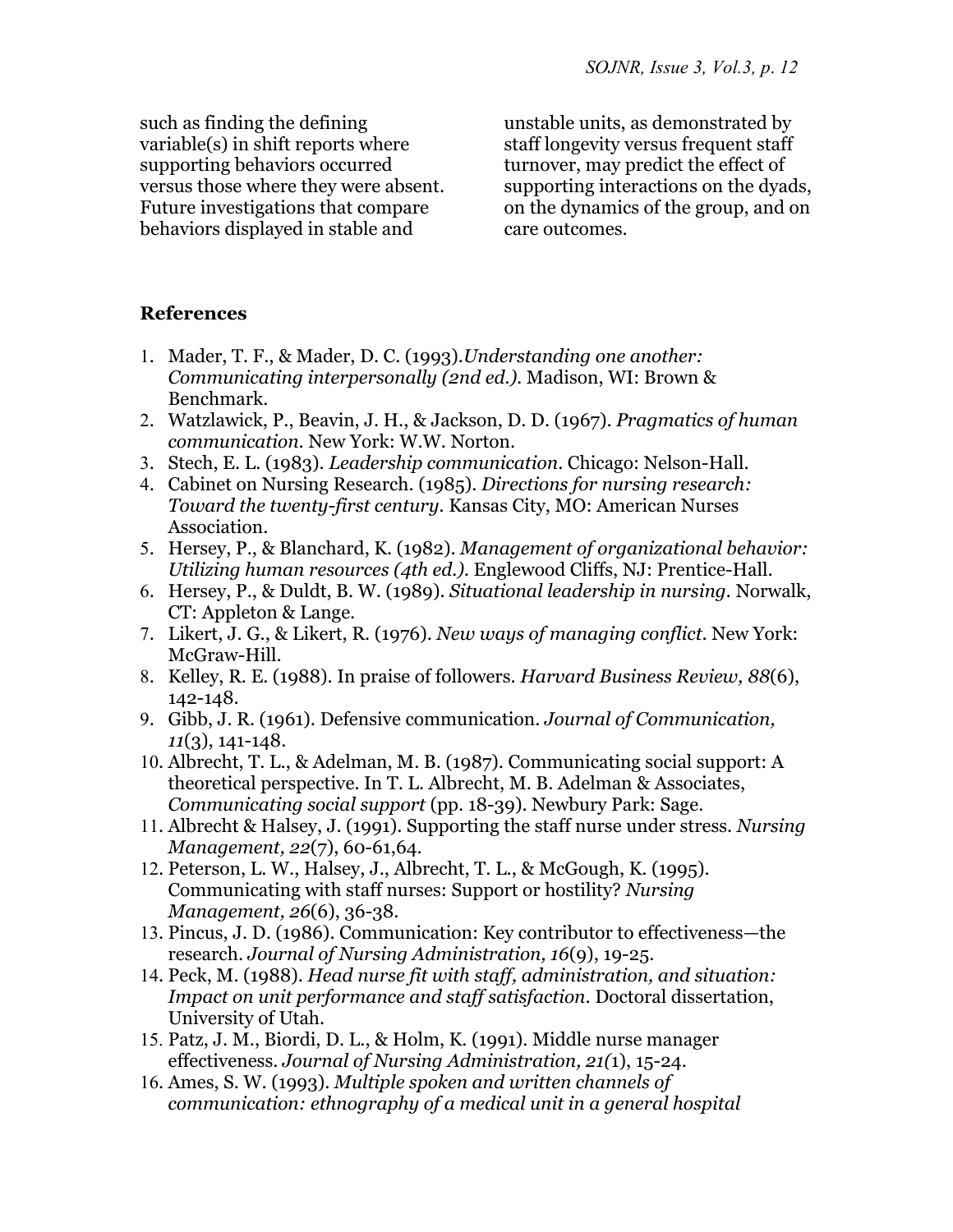(Doctoral dissertation, University of New York at Buffalo, 1993). Dissertation Abstracts International, 54(2), 369.

- 17. Wolf, Z. R. (1988). *Nurses' work, the sacred and the profane.* Philadelphia: University of Pennsylvania Press.
- 18. Karuza, J. Jr., & Feather, J. (1989). Staff dynamics. In P. R. Katz & E. Calkins (Eds.). *Principles and practice of nursing home care* (pp. 82-90). New York: Springer.
- 19. Burgoon, J., Hunsaker, F. G., & Dawson, E. J. (1994). *Human communication (3rd ed.).* Thousand Oaks, CA: Sage.
- 20. Hersey, P., & Keilty, J. W. (1980). *Interaction influence analysis.* San Diego, CA: Learning Resources.
- 21. Hays, M. M. W. (1995). *Observed interaction behaviors between a nurse leader and nurse followers during shift report* (Doctoral dissertation, University of Alabama at Birmingham, 1995). Dissertation Abstracts International, 57(01B), 0237.
- 22. Gelfand, D. M., & Hartmann, D. P. (1984). *Child behavior analysis and therapy (2nd ed.).* New York: Pergamon.
- 23. Newton, D. A., & Burgoon, J. K. (1990). *The use and consequences of verbal influence strategies during interpersonal disagreements.* Human Communication Research, 16(4), 477-580.
- 24. Hawkins, R. P. (1982). Developing a behavior code. In D. P. Hartmann (Ed.), *Using observers to study behavior.* (pp. 21-35). San Francisco: Jossey-Bass.
- 25. Mash, E. J., & Terdal, L. G. (1997). Assessment of child and family disturbance: A behavioral-systems approach. In E.J. Mash & L.G. Terdal (Eds.). (3rd ed.). *Assessment of childhood disorders* (pp. 3-68). New York: The Guilford Press.
- 26. Wilmot, W. W. (1980). *Dyadic communication (2nd ed.,* p. 4). New York: Random House.
- 27. Barlow, D. H., & Hersen, M. (1984). *Single case experimental designs: Strategies for studying behavior change (2nd ed.).* New York: Pergamon.
- 28. Caris-Verhallen, W. M. (1999). *Nurse-patient communication in elderly care: An observation study into verbal and nonverbal communication in nursing practice.* Utrecht, Holland: NIVEL. ISBN 90-6905-366-7.
- 29. Donabedian, A. (1992). The role of outcomes in quality assessment and assurance. *Quality Review Bulletin, 18*(11), 356-360.
- 30. Kazdin, A. E. (1982). Single-case experimental designs in clinical research and practice. In A. E. Kazdin & A. H. Tuma (Eds.), *New directions for methodology of social and behavioral sciences single-case research designs, no. 13* (pp. 33-47). San Francisco: Jossey-Bass.
- 31. Sullivan, E. J., & Decker, P. J. (1997). *Effective leadership and management in nursing. (4th ed.).* Menlo Park, CA: Addison-Wesley.
- 32. Cohen-Mansfield, J. (1989). Sources of satisfaction and stress in nursing home caregivers: Preliminary results. *Journal of Advanced Nursing, 14*(5), 383-8.
- 33. Alexander, J. F. (1973). Defensive and supportive communications in normal and deviant families. *Journal of Consulting and Clinical Psychology, 40*(2), 223-231.